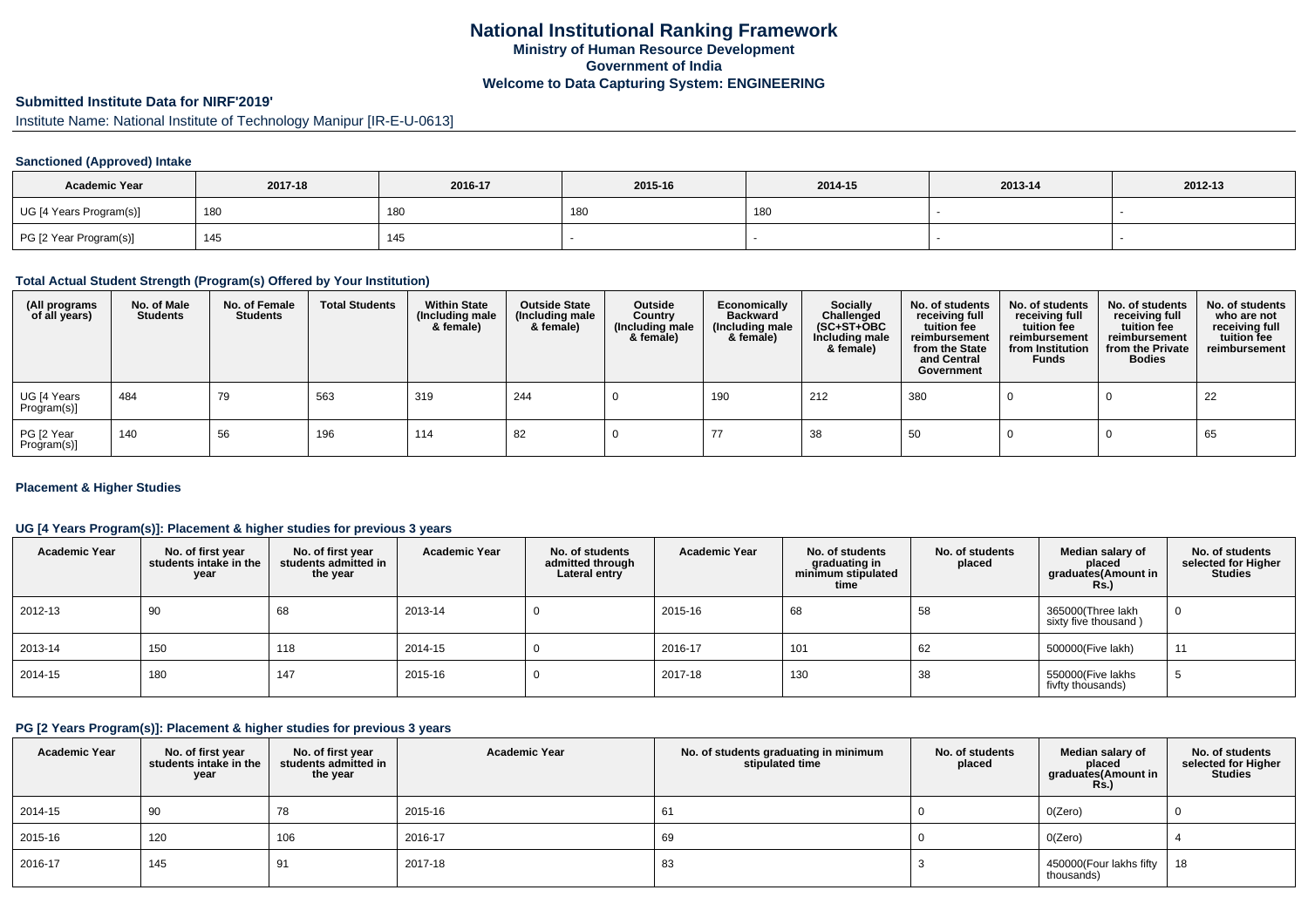### **Ph.D Student Details**

| Ph.D (Student pursuing doctoral program till 2017-18; Students admitted in the academic year 2018-19 should not be entered here.) |         |                       |         |  |  |
|-----------------------------------------------------------------------------------------------------------------------------------|---------|-----------------------|---------|--|--|
|                                                                                                                                   |         | <b>Total Students</b> |         |  |  |
| Full Time                                                                                                                         |         | 64                    |         |  |  |
| Part Time                                                                                                                         |         |                       |         |  |  |
| No. of Ph.D students graduated (including Integrated Ph.D)                                                                        |         |                       |         |  |  |
|                                                                                                                                   | 2017-18 | 2016-17               | 2015-16 |  |  |
| Full Time                                                                                                                         |         |                       |         |  |  |
| Part Time                                                                                                                         |         |                       |         |  |  |

# **Financial Resources: Utilised Amount for the Capital expenditure for previous 3 years**

| <b>Academic Year</b>                                                                                 | 2017-18                                                                           | 2016-17                                                                                        | 2015-16                                                                                   |  |  |  |
|------------------------------------------------------------------------------------------------------|-----------------------------------------------------------------------------------|------------------------------------------------------------------------------------------------|-------------------------------------------------------------------------------------------|--|--|--|
|                                                                                                      | <b>Utilised Amount</b>                                                            | <b>Utilised Amount</b>                                                                         | <b>Utilised Amount</b>                                                                    |  |  |  |
| Annual Capital Expenditure on Academic Activities and Resources (excluding expenditure on buildings) |                                                                                   |                                                                                                |                                                                                           |  |  |  |
| Library                                                                                              | 2985070 (twenty nine lakhs eighty five thousand seventy)                          | 10954326 (One crores nine lakhs fifty four thousands three<br>hundred and twenty six)          | 18264065 (One crores eighty two lakhs four thousands sixty<br>five)                       |  |  |  |
| New Equipment for Laboratories                                                                       | 9198763 (ninty one lakhs ninty eighty thousand seven hundred<br>sixty three)      | 119479251 (Eleven crores ninty four lakhs seventy nine<br>thousands two hundred and fifty one) | 106511858 (Ten crores sixty five lakhs eleven thousands eight<br>hundred and fifty eight) |  |  |  |
| <b>Engineering Workshops</b>                                                                         | 2628695 (Twnety six lakhs twenty eighty thouisands six<br>hundred and ninty five) | 12641900 (One crores twenty six lakhs forty one thousands<br>nine hundred)                     | 2313696 (Twenty three lakhs thirteen thousands six hundred<br>and ninty six)              |  |  |  |
| Other expenditure on creation of Capital Assets (excluding<br>expenditure on Land and Building)      | 4562568 (fourty five lakhs sixty two thousand five hundred and<br>sixty eight)    | 47670300 (Four crores seventy six lakhs seventy thousands<br>three hundred)                    | 37090261 (Thee crores seventy lakhs ninty thousands two<br>hundred and sixty one)         |  |  |  |

# **Financial Resources: Utilised Amount for the Operational expenditure for previous 3 years**

| Academic Year                                                                                                                                       | 2017-18                                                                                      | 2016-17                                                                             | 2015-16                                                                                     |  |  |
|-----------------------------------------------------------------------------------------------------------------------------------------------------|----------------------------------------------------------------------------------------------|-------------------------------------------------------------------------------------|---------------------------------------------------------------------------------------------|--|--|
|                                                                                                                                                     | <b>Utilised Amount</b>                                                                       | <b>Utilised Amount</b>                                                              | <b>Utilised Amount</b>                                                                      |  |  |
| <b>Annual Operational Expenditure</b>                                                                                                               |                                                                                              |                                                                                     |                                                                                             |  |  |
| Salaries (Teaching and Non Teaching staff)                                                                                                          | 82551187 (Eight crores twenty five lakhs fifty one thousand<br>one hundred and eighy seven ) | 65379472 (six crore fifty three lakhs seventy nine thousands<br>seventy two)        | 61034152 (Six crores ten lakhs thirty four thousands one fifty<br>two)                      |  |  |
| Maintenance of Academic Infrastructure or consumables,<br>other running expenditures etc. (excluding maintenance of<br>hostels and allied services) | 1000 (one thousand rupees)                                                                   | 796810 (Seven lakhs ninty six thousands eight hundred and<br>ten)                   | 29295423 (Two crores ninty two lakhs ninty five thousands four<br>hundred and twenty three) |  |  |
| Seminars/Conferences/Workshops                                                                                                                      | 5545764 (fifty five lakhs fourty five thousand seven hundred<br>and sixty four)              | 4343647 (Fourty three lakhs fourty three thousands six<br>hundred and fourty seven) | 34460301 (Three crores fourty four lakhs sixty thousnads three<br>hundred and one)          |  |  |

**IPR**

| Calendar year            | 2017 | 2016 | 2015 |
|--------------------------|------|------|------|
| No. of Patents Published |      |      |      |
| No. of Patents Granted   |      |      |      |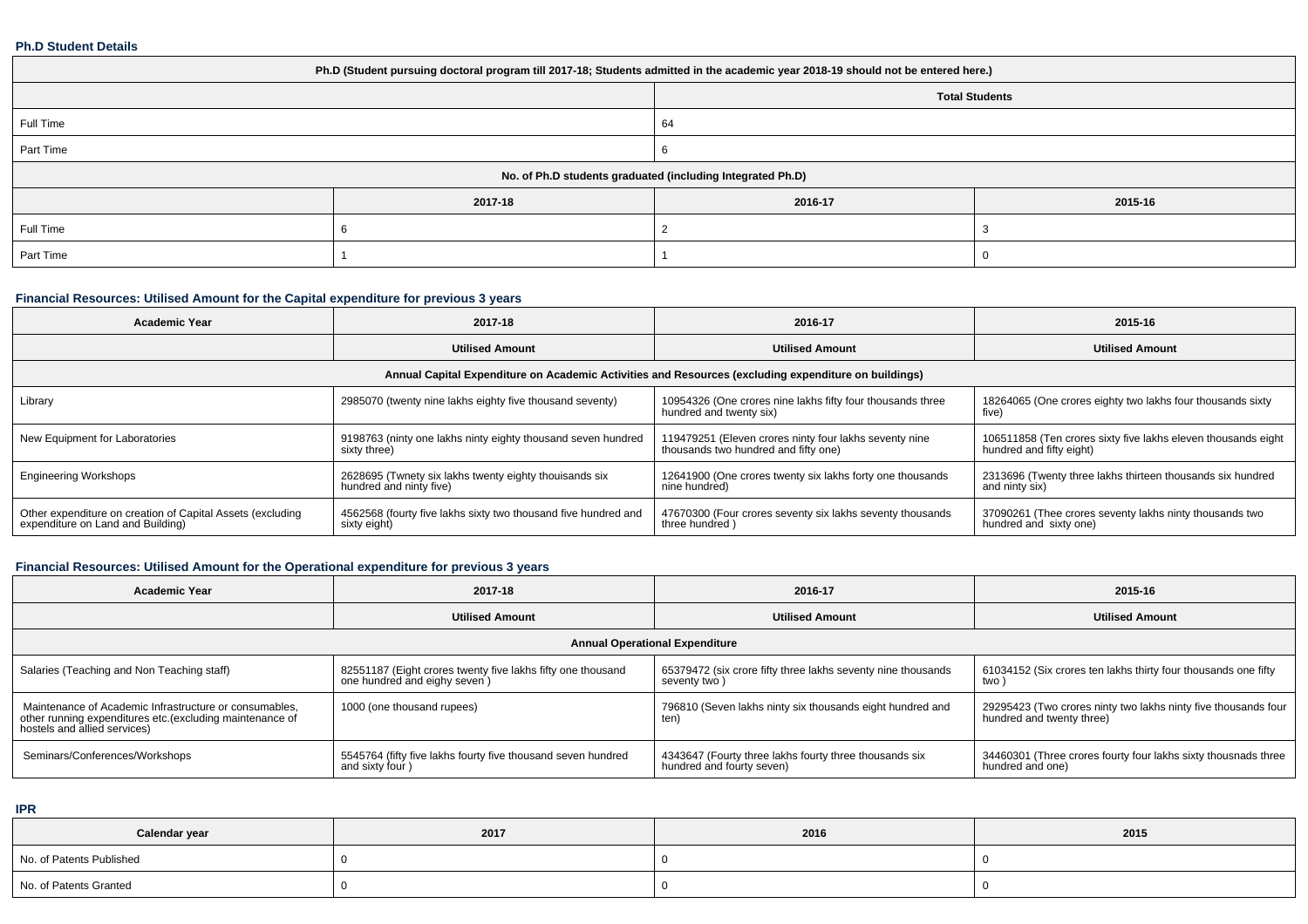### **Sponsored Research Details**

| <b>Financial Year</b>                    | 2017-18  | 2016-17                                                                             | 2015-16                                                                |
|------------------------------------------|----------|-------------------------------------------------------------------------------------|------------------------------------------------------------------------|
| Total no. of Sponsored Projects          |          | 10                                                                                  |                                                                        |
| Total no. of Funding Agencies            |          |                                                                                     |                                                                        |
| Total Amount Received (Amount in Rupees) | 100000   | 25399823                                                                            | 23560590                                                               |
| Amount Received in Words                 | one lakh | Two crores fifty three lakhs ninty nine thousands eight hundred<br>and twenty three | Two crores thirty five lakhs sixty thousands five hundred and<br>ninty |

## **Consultancy Project Details**

| <b>Financial Year</b>                    | 2017-18                                            | 2016-17                                                        | 2015-16                                                      |
|------------------------------------------|----------------------------------------------------|----------------------------------------------------------------|--------------------------------------------------------------|
| Total no. of Consultancy Projects        | 19                                                 | 12                                                             |                                                              |
| Total no. of Client Organizations        |                                                    |                                                                |                                                              |
| Total Amount Received (Amount in Rupees) | 3003690                                            | 1998641                                                        | 567225                                                       |
| Amount Received in Words                 | thirty lakhs three thousand sixhundreand and ninty | Ninteen lakhs ninty eight thousands six hundred and fourty one | Five lakhs sixty seven thousands two hundred and twenty five |

## **PCS Facilities: Facilities of physically challenged students**

| 1. Do your institution buildings have Lifts/Ramps?                                                                                                        | Yes, more than 80% of the buildings |
|-----------------------------------------------------------------------------------------------------------------------------------------------------------|-------------------------------------|
| 2. Do your institution have provision for walking aids, includingwheelchairs and transportation from one building to another for<br>handicapped students? | Yes                                 |
| 3. Do your institution buildings have specially designed toilets for handicapped students?                                                                | Yes, more than 80% of the buildings |

### **Faculty Details**

| 1. How many faculty members of your institution have received highly reputed national/international awards/recognition from<br>Central government agencies in the previous year (2017-18)? |  |
|--------------------------------------------------------------------------------------------------------------------------------------------------------------------------------------------|--|
|--------------------------------------------------------------------------------------------------------------------------------------------------------------------------------------------|--|

### **Faculty Details**

| <b>Srno</b> | Name                                   | Age | Designation            | Gender | Qualification | <b>Experience (In</b><br>Months) | <b>Is Associated</b><br><b>Last Year</b> | Currently<br>working with<br>institution? | <b>Joining Date</b> | <b>Leaving Date</b> | <b>Association type</b> |
|-------------|----------------------------------------|-----|------------------------|--------|---------------|----------------------------------|------------------------------------------|-------------------------------------------|---------------------|---------------------|-------------------------|
|             | <b>TH</b><br>TAMPHASANA<br><b>DEVI</b> | 33  | Assistant<br>Professor | Female | Ph.D          | 153                              | Yes                                      | Yes                                       | 03-09-2015          | $\sim$              | Regular                 |
| 2           | Tikendra Nath<br>Verma                 | 35  | Assistant<br>Professor | Male   | Ph.D          | 82                               | Yes                                      | Yes                                       | 16-09-2015          | $\sim$              | Regular                 |
| 3           | Loushambam<br>Herojit Singh            | 34  | Assistant<br>Professor | Male   | Ph.D          | 164                              | Yes                                      | Yes                                       | 26-10-2015          | $\sim$              | Regular                 |
|             | Ashish Ranjan                          | 32  | Assistant<br>Professor | Male   | Ph.D          | 59                               | Yes                                      | Yes                                       | 14-09-2015          | $\sim$              | Regular                 |
| 5           | Prakash<br>Choudhary                   | 31  | Assistant<br>Professor | Male   | Ph.D          | 80                               | Yes                                      | Yes                                       | 30-12-2013          | $\sim$              | Regular                 |
| 6           | Sarungbam<br>Pipileima                 | 27  | Lecturer               | Female | M.Tech        | 12                               | Yes                                      | Yes                                       | 01-07-2016          | $\sim$              | Adhoc/<br>Contractual   |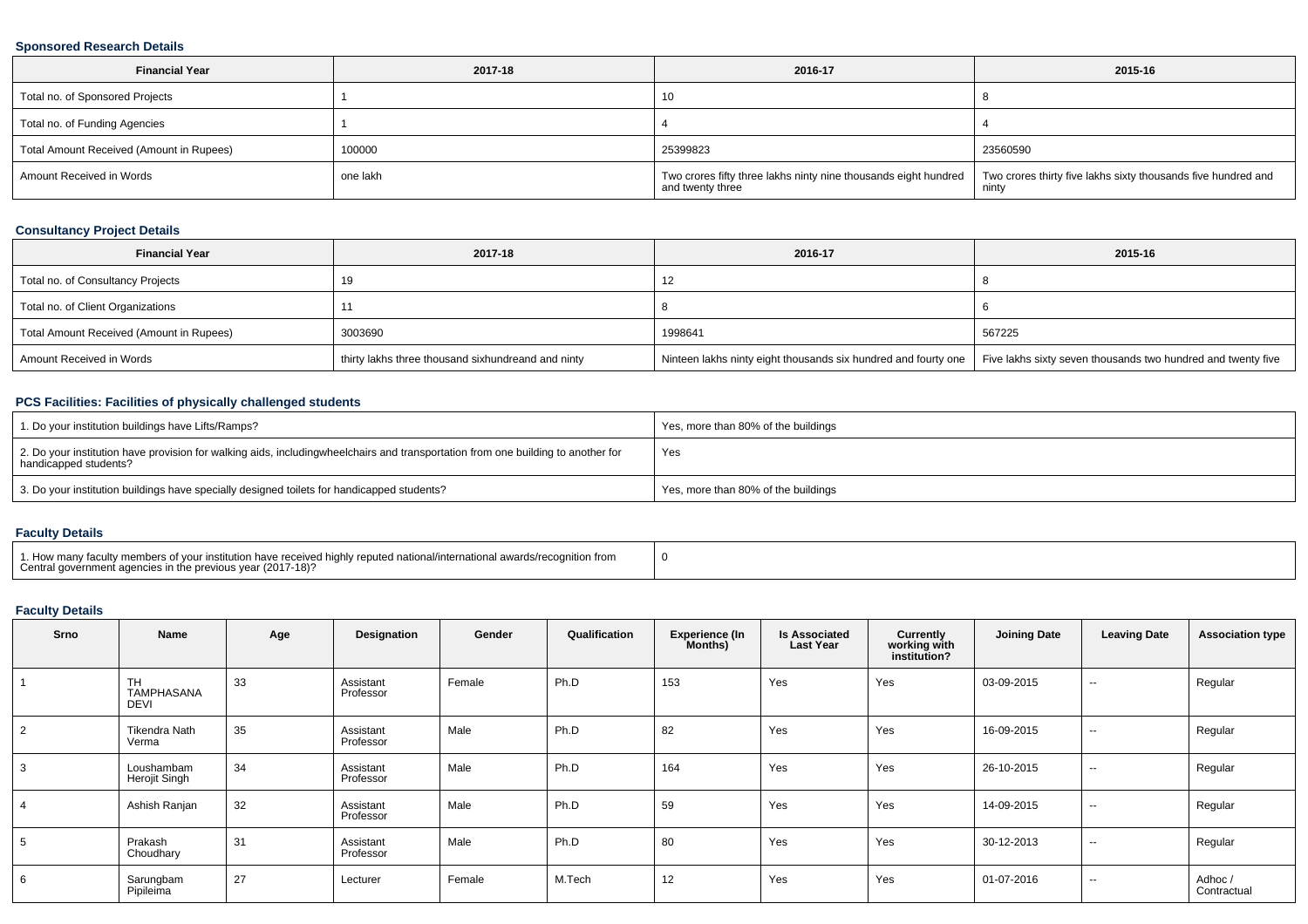| $\overline{7}$ | Th David Singh                      | 44     | Assistant<br>Professor | Male   | Ph.D   | 202 | Yes | Yes | 04-12-2013 | $\overline{\phantom{a}}$ | Regular                |
|----------------|-------------------------------------|--------|------------------------|--------|--------|-----|-----|-----|------------|--------------------------|------------------------|
| 8              | Kh Nimo Singh                       | 38     | Lecturer               | Male   | M.Tech | 54  | Yes | Yes | 08-08-2014 | $\overline{\phantom{a}}$ | Adhoc /<br>Contractual |
| 9              | Sanasam<br>Surendra Singh           | 40     | Assistant<br>Professor | Male   | Ph.D   | 163 | Yes | Yes | 20-10-2015 | $\overline{\phantom{a}}$ | Regular                |
| 10             | K Pritamdas                         | 31     | Assistant<br>Professor | Male   | M.Tech | 60  | Yes | Yes | 01-01-2013 | $\overline{\phantom{a}}$ | Adhoc /<br>Contractual |
| 11             | Anuradha<br>Laishram                | 32     | Lecturer               | Female | M.Tech | 60  | Yes | Yes | 15-01-2014 | $\overline{\phantom{a}}$ | Adhoc /<br>Contractual |
| 12             | Anil Kumar Birru                    | 37     | Assistant<br>Professor | Male   | Ph.D   | 94  | Yes | Yes | 30-09-2014 | $\overline{\phantom{a}}$ | Regular                |
| 13             | Mithun Roy                          | 38     | Assistant<br>Professor | Male   | Ph.D   | 154 | Yes | Yes | 21-10-2014 | $\overline{\phantom{a}}$ | Regular                |
| 14             | Maibam Bindya                       | 29     | Lecturer               | Female | M.Tech | 60  | Yes | Yes | 29-01-2015 | $\overline{\phantom{a}}$ | Adhoc /<br>Contractual |
| 15             | Sunil Pandy                         | 34     | Assistant<br>Professor | Male   | Ph.D   | 106 | Yes | Yes | 17-11-2015 | $\overline{\phantom{a}}$ | Regular                |
| 16             | H Tarunkumar                        | 31     | Lecturer               | Male   | M.Tech | 84  | Yes | Yes | 15-01-2014 | $\overline{\phantom{a}}$ | Adhoc /<br>Contractual |
| 17             | Sangeeta<br>Laishram                | 40     | Assistant<br>Professor | Female | Ph.D   | 82  | Yes | Yes | 12-04-2013 | $\overline{\phantom{a}}$ | Regular                |
| 18             | <b>NG ROMEJI</b><br><b>SINGH</b>    | 44     | Assistant<br>Professor | Male   | Ph.D   | 187 | Yes | Yes | 02-02-2015 | $\overline{\phantom{a}}$ | Regular                |
| 19             | H Neeranjan<br>Singh                | 33     | Assistant<br>Professor | Male   | M.Tech | 82  | Yes | Yes | 04-12-2013 | $\overline{\phantom{a}}$ | Regular                |
| 20             | Shagolsem Lenin<br>Singh            | 33     | Assistant<br>Professor | Male   | Ph.D   | 57  | Yes | Yes | 09-12-2015 | $\overline{\phantom{a}}$ | Regular                |
| 21             | Manoj kumar                         | 37     | Assistant<br>Professor | Male   | M.Tech | 110 | Yes | Yes | 16-12-2013 | $\overline{\phantom{a}}$ | Regular                |
| 22             | Jina Yambem                         | 33     | Assistant<br>Professor | Female | Ph.D   | 133 | Yes | Yes | 21-01-2015 | $\overline{\phantom{a}}$ | Regular                |
| 23             | Prabhat Kumar                       | 25     | Other                  | Male   | M.Tech | 60  | Yes | Yes | 03-12-2014 | $\overline{\phantom{a}}$ | Adhoc /<br>Contractual |
| 24             | W VICTORY                           | 32     | Lecturer               | Female | Ph.D   | 36  | Yes | Yes | 28-09-2015 | $\overline{\phantom{a}}$ | Adhoc /<br>Contractual |
| 25             | Dushyant Singh                      | 33     | Assistant<br>Professor | Male   | Ph.D   | 70  | Yes | Yes | 27-10-2015 | $\overline{\phantom{a}}$ | Regular                |
| 26             | Y Rohen Singh                       | 47     | Assistant<br>Professor | Male   | Ph.D   | 118 | Yes | Yes | 03-01-2014 | $\sim$                   | Regular                |
| 27             | Chitralekha Ng                      | 35     | Assistant<br>Professor | Female | M.Tech | 60  | Yes | Yes | 03-07-2011 | $\overline{\phantom{a}}$ | Adhoc /<br>Contractual |
| 28             | Khundrakpam<br>Johnson Singh        | $30\,$ | Assistant<br>Professor | Male   | M.Tech | 60  | Yes | Yes | 14-01-2013 | $\overline{\phantom{a}}$ | Adhoc /<br>Contractual |
| 29             | <b>BAKIMCHANDRA</b><br><b>OINAM</b> | 38     | Assistant<br>Professor | Male   | Ph.D   | 204 | Yes | Yes | 15-12-2015 | $\overline{\phantom{a}}$ | Regular                |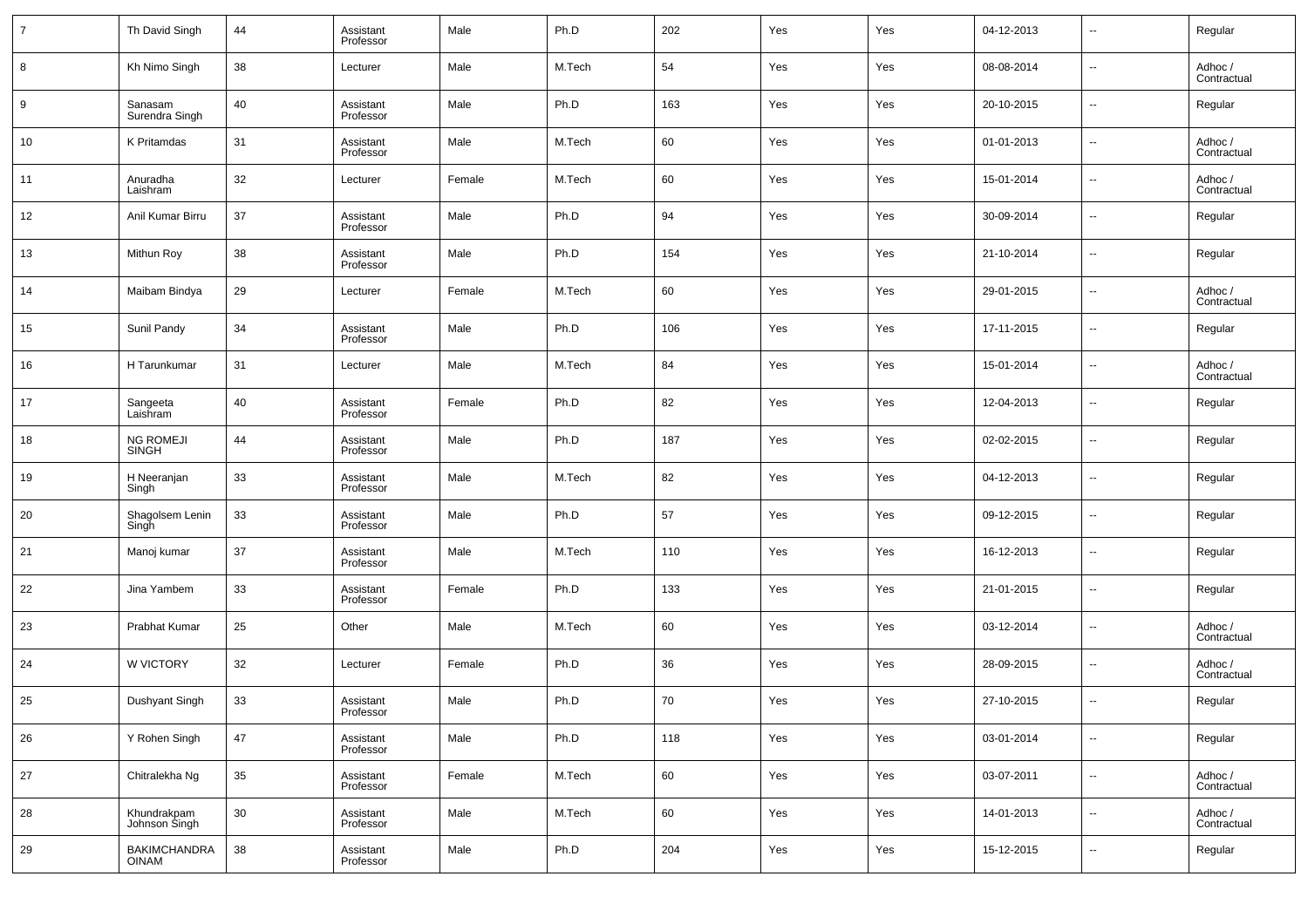| 30 | Chandi Charan                    | 36     | Assistant<br>Professor                              | Male   | Ph.D   | 129 | Yes | Yes | 27-10-2015 | $\overline{\phantom{a}}$ | Regular                |
|----|----------------------------------|--------|-----------------------------------------------------|--------|--------|-----|-----|-----|------------|--------------------------|------------------------|
| 31 | Ibetombi Soibam                  | 39     | Assistant<br>Professor                              | Female | Ph.D   | 81  | Yes | Yes | 04-12-2013 | $\overline{\phantom{a}}$ | Regular                |
| 32 | Benjamin A<br>Shimray            | 33     | Assistant<br>Professor                              | Male   | M.Tech | 81  | Yes | Yes | 04-12-2013 | $\overline{\phantom{a}}$ | Regular                |
| 33 | Khumanthem<br>Manglem Singh      | 55     | Dean / Principal /<br>Director / Vice<br>Chancellor | Male   | Ph.D   | 383 | Yes | Yes | 22-09-2014 | $\overline{\phantom{a}}$ | Regular                |
| 34 | P ALBINOKUMAR                    | 39     | Assistant<br>Professor                              | Male   | Ph.D   | 126 | Yes | Yes | 22-09-2014 | $\overline{\phantom{a}}$ | Regular                |
| 35 | S Nagarajan                      | 34     | Assistant<br>Professor                              | Male   | Ph.D   | 113 | Yes | Yes | 29-10-2015 | $\overline{\phantom{a}}$ | Regular                |
| 36 | Th<br>Subhaschandra<br>Singh     | 26     | Lecturer                                            | Male   | M.Tech | 48  | Yes | Yes | 18-09-2015 | $\overline{\phantom{a}}$ | Adhoc /<br>Contractual |
| 37 | Shuma Adhikari                   | 31     | Assistant<br>Professor                              | Female | M.Tech | 81  | Yes | Yes | 04-12-2013 | $\overline{\phantom{a}}$ | Regular                |
| 38 | Kh Pinky                         | 28     | Lecturer                                            | Female | M.Tech | 60  | Yes | Yes | 08-09-2014 | $\overline{\phantom{a}}$ | Adhoc /<br>Contractual |
| 39 | Ashutosh Kumar<br>Singh          | 25     | Other                                               | Male   | M.Tech | 12  | Yes | Yes | 05-08-2016 | $\overline{\phantom{a}}$ | Other                  |
| 40 | <b>M SUNIL SINGH</b>             | 35     | Assistant<br>Professor                              | Male   | Ph.D   | 176 | Yes | Yes | 11-08-2014 | $\overline{\phantom{a}}$ | Regular                |
| 41 | H Premananda                     | 31     | Lecturer                                            | Male   | Ph.D   | 60  | Yes | Yes | 01-09-2014 | $\overline{\phantom{a}}$ | Adhoc /<br>Contractual |
| 42 | Mamata Maisnam                   | 42     | Assistant<br>Professor                              | Female | Ph.D   | 72  | Yes | Yes | 26-09-2014 | $\overline{\phantom{a}}$ | Regular                |
| 43 | L Surajkumar<br>Singh            | 33     | Assistant<br>Professor                              | Male   | M.Tech | 82  | Yes | Yes | 04-12-2013 | $\overline{\phantom{a}}$ | Regular                |
| 44 | Khelchandra<br>Thongam           | 39     | Assistant<br>Professor                              | Male   | Ph.D   | 96  | Yes | Yes | 04-12-2013 | $\overline{\phantom{a}}$ | Regular                |
| 45 | <b>Mrinal Kanti</b><br>Sarkar    | 32     | Assistant<br>Professor                              | Male   | Ph.D   | 59  | Yes | Yes | 15-09-2015 | $\overline{\phantom{a}}$ | Regular                |
| 46 | S Devayani Devi                  | 29     | Lecturer                                            | Female | M.Tech | 60  | Yes | Yes | 15-01-2014 | $\overline{\phantom{a}}$ | Adhoc /<br>Contractual |
| 47 | Daina Rajkumari                  | 36     | Lecturer                                            | Female | Ph.D   | 60  | Yes | Yes | 28-08-2014 | $\overline{\phantom{a}}$ | Adhoc /<br>Contractual |
| 48 | RK Kamaljit Singh                | 35     | Lecturer                                            | Male   | Ph.D   | 157 | Yes | Yes | 21-09-2015 | --                       | Adhoc /<br>Contractual |
| 49 | Laishram<br>Khumanleima<br>Chanu | 31     | Lecturer                                            | Female | M.Tech | 93  | Yes | Yes | 21-09-2015 | ۰.                       | Adhoc /<br>Contractual |
| 50 | Maibam<br>Mangalleibi Chanu      | $30\,$ | Lecturer                                            | Female | M.E.   | 69  | Yes | Yes | 15-01-2014 | $\sim$                   | Adhoc /<br>Contractual |
| 51 | Thoudam Diana                    | 35     | Lecturer                                            | Female | Ph.D   | 178 | Yes | Yes | 01-09-2014 | $\overline{\phantom{a}}$ | Adhoc /<br>Contractual |